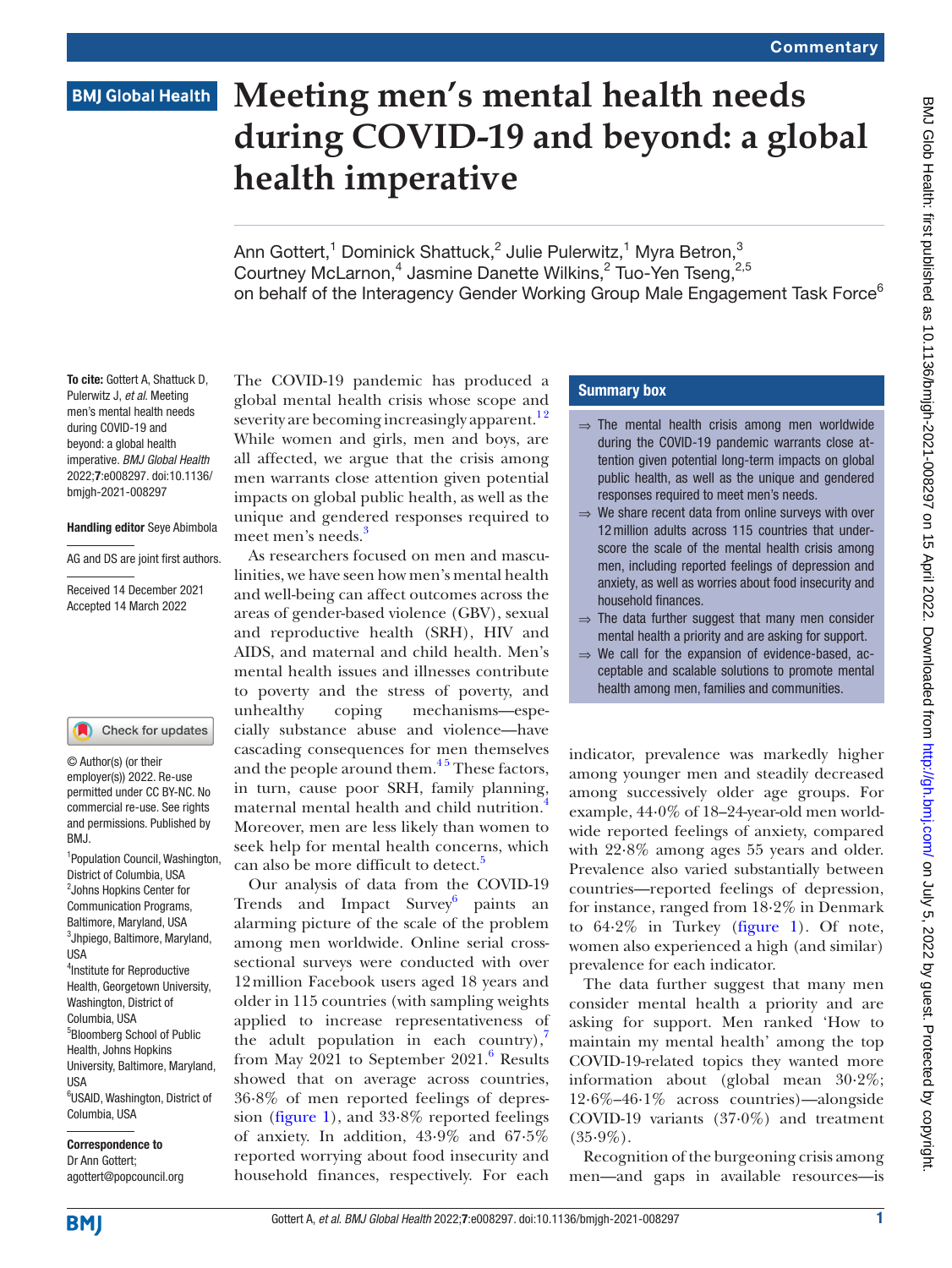

<span id="page-1-0"></span>Figure 1 Percentage of men reporting feelings of depression, by country. Data shown are from 1 September 2021 to 15 September 2021; similar percentages (±2%–3%) were reported since May 2021. Countries shown in grey do not have data. Statistical weights were applied to reflect age and gender distributions of each country.<sup>[7](#page-2-5)</sup> Depressive feelings was measured by the question, 'During the past 7days, how often did you feel so depressed that nothing could cheer you up?' (except in the USA where the measure was: 'In the past 7days, how often have you felt depressed?'), with depression indicated by responding 'some of the time', 'most of the time' or 'all of the time'. (Anxiety was measured in a similar fashion, with the question wording 'During the past 7days, how often did you feel so nervous that nothing could calm you down?' except in the USA where the measure was: 'In the past 7days, how often have you felt nervous, anxious or on edge?'.).

evident from initiatives being launched by local governments and civil society alike. The 'Línea Calma' (Calm Line) hotline in Bogotá, Colombia, offers men a space to identify, express and manage their emotions, support for mitigating substance abuse and partner violence, and referrals to suicide prevention services.[8 9](#page-2-6) In Tanzania, 'Men Men Men the Podcast', a platform for men to talk about mental health challenges they face, has seen its popularity soar during COVID-19.<sup>8</sup> And in Lebanon, ABAAD, an organisation which prioritises care for GBV survivors, has launched remote workshops for men on managing anger and stress.<sup>[10](#page-2-7)</sup>

Such mounting evidence about this crisis requires an urgent global response. First and foremost is addressing social and economic vulnerabilities long known to be fundamental drivers of poor mental health<sup>[4](#page-2-2)</sup> and which have been exacerbated during the COVID-19 pandemic. $1^2$  At the most basic level, this requires ensuring food, housing and financial security. In addition, the mental health crisis—along with men's willingness to seek support—highlights the renewed salience of longstanding calls by global mental health experts to drastically scale up mental health services for men, families and communities. $411$  Decades of work have demonstrated how to deliver effective care for the most common

mental health issues and illnesses (such as depression, anxiety, post-traumatic stress and substance abuse) in affordable and acceptable ways, even in low-resource settings (while ensuring specialist services for the most severe and enduring conditions).<sup>[4](#page-2-2)</sup> Particularly notable is the shift toward decentralisation of mental healthcare, mainly by having peer counsellors or community health workers deliver psychosocial interventions.<sup>412</sup> For example, the Common Elements Treatment Approach combines treatments for a range of mental health issues and illnesses into a single model, adaptable to the unique situations of each person or family and readily implementable by lay providers.<sup>[12 13](#page-2-8)</sup> Such strategies may in fact be particularly well-suited to meeting the unique needs of men, who typically have less consistent interactions with the formal health system than women, may anticipate greater stigma from accessing mental health services, and frequently prefer talking to men with similar backgrounds and experiences. $814$  The recent explosion of online mental health support services also shows promise to reach large numbers (especially young people), including men who may perceive such services to be less stigmatising and more convenient than in-person services.<sup>14 15</sup> Research evaluating effectiveness, implementation practices and equity of access